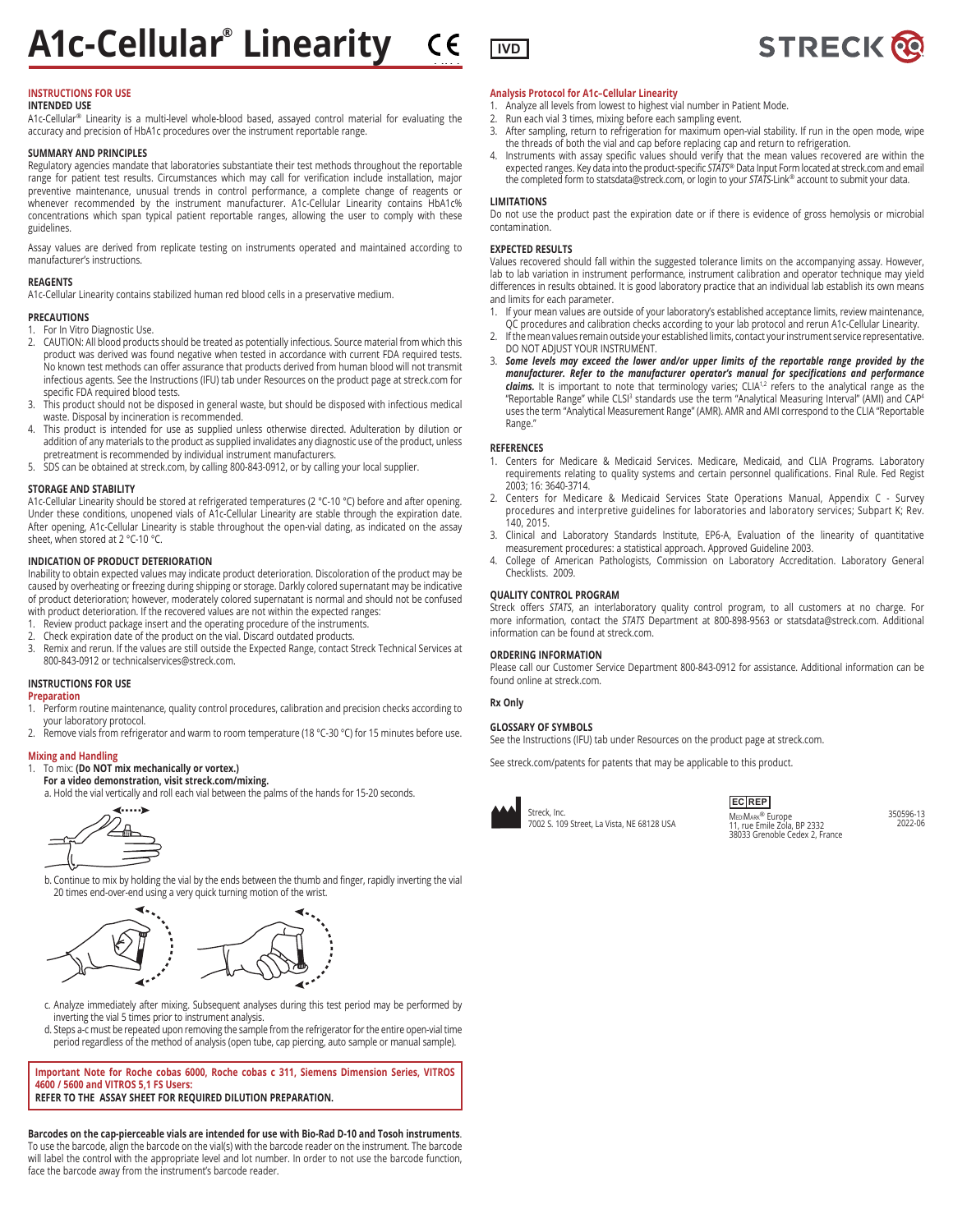

# **USAGE PRÉVU**

L'A1c-Cellular® Linearity est un contrôle à base de sang total, dosé, comprenant plusieurs niveaux, utilisé pour évaluer l'exactitude et la précision des procédures HbA1c par rapport à la plage communicable de l'instrument.

# **RÉSUMÉ ET PRINCIPES**

Les organismes de réglementation exigent que les laboratoires valident leurs méthodes de test sur toute la plage communicable des résultats de test des patients. Les circonstances pouvant exiger une vérification incluent une installation, une maintenance préventive majeure, des tendances inhabituelles constatées au niveau de la performance de contrôle, un changement de tous les réactifs ou à chaque fois que le fabricant de l'instrument le recommande. L'A1c-Cellular Linearity contient des concentrations de HbA1c% qui couvrent les plages patient communicables typiques permettant à l'utilisateur de se conformer à ces directives.

Les valeurs de dosage sont dérivées de dosages effectués en plusieurs exemplaires sur des instruments utilisés et entretenus conformément aux instructions du fabricant.

# **RÉACTIFS**

L'A1c-Cellular Linearity contient des globules rouges humains stabilisés dans un milieu conservateur.

# **PRÉCAUTIONS**

1. Pour usage diagnostique in vitro.<br>2. ATTENTION : Tous les produits s

- ATTENTION : Tous les produits sanguins doivent être traités comme potentiellement infectieux. Le matériel d'origine à partir duquel ce produit est dérivé s'est avéré négatif après soumission aux tests actuellement exigés par la FDA. Aucune méthode de test connue ne peut garantir que les produits dérivés du sang humain ne transmettront pas d'agents infectieux. Consultez l'onglet Instructions (IFU) dans le menu Ressources sur la page produit affichée sur le site streck.com pour connaître les tests sanguins spécifiques exigés par la FDA.
- 3. Ce produit ne doit pas être mis au rebut avec les déchets ordinaires, mais avec les déchets médicaux infectieux. Une élimination par incinération est recommandée.
- 4. Ce produit doit être utilisé tel qu'il a été fourni, sauf indication contraire. La dilution ou le mélange du produit fourni avec toute autre substance lui enlèvera toute valeur diagnostique à moins qu'un prétraitement du produit ne soit recommandé par le fabricant de l'instrument utilisé.
- 5. Les fiches techniques peuvent être obtenues sur le site streck.com, en appelant le +1 402 691 7510 ou en appelant votre fournisseur local.

# **CONSERVATION ET STABILITÉ**

Conserver l'A1c-Cellular Linearity à des températures de réfrigération comprises entre 2 et 10 °C avant et après son ouverture. Dans ces conditions, les flacons non ouverts d'A1c-Cellular Linearity sont stables jusqu'à la date d'expiration. Après ouverture, l'A1c-Cellular Linearity est stable pendant la période prescrite par la fiche d'essai pour un flacon ouvert, s'il est conservé entre 2 et 10 °C.

# **INDICATION DE DÉTÉRIORATION DU PRODUIT**

L'impossibilité d'obtention des valeurs escomptées peut indiquer une détérioration du produit. La décoloration du produit peut être causée par une surchauffe ou une congélation durant l'expédition ou le stockage. Un surnageant sombre peut indiquer la détérioration du produit, mais un surnageant moyennement coloré est normal et ne doit pas être pris pour une détérioration du produit. Si les valeurs obtenues ne se situent pas dans les intervalles escomptés :

- 1. Lire la notice d'utilisation du produit et le mode d'emploi des instruments.
- Vérifier la date de péremption du produit sur le flacon. Jeter les produits périmés.
- 3. Mélanger et analyser de nouveau. Si les valeurs se situent toujours hors de l'intervalle escompté, appeler le Service technique de Streck au +1 402-691-7510 ou le contacter en ligne sur le site : technicalservices@streck.com.

# **MODE D'EMPLOI Préparation**

- 1. Effectuer la maintenance de routine, les procédures de contrôle qualité, le calibrage et les contrôles de précision en suivant le mode opératoire du laboratoire.
- 2. Retirer les flacons du réfrigérateur et les laisser atteindre la température ambiante (18 à 30 °C) pendant 15 minutes avant usage.

# **Mélange et manipulation**

- 1. Pour mélanger : **(ne pas mélanger mécaniquement ou passer au vortex.)**
	- **Pour visionner une démonstration, consulter streck.com/mixing**. a. Tenir le flacon à la verticale entre les paumes des mains et le rouler entre les mains pendant 15 à 20 secondes.



b. Continuer de mélanger en tenant le flacon entre le pouce et l'index : retourner vite le flacon 20 fois par rotation rapide du poignet.



- c. Procéder immédiatement à l'analyse. Pour les analyses qui seront effectuées durant la même période de test, il faudra retourner le flacon 5 fois avant de le placer sur l'analyseur.
- d. Les étapes a à c doivent être répétées lorsqu'un échantillon est retiré du réfrigérateur durant toute la période où celui-ci est ouvert, quelle que soit la méthode d'analyse (tube ouvert, perforation du bouchon, analyse automatisée automatique ou manuelle).

**Remarque importante pour les utilisateurs de Roche cobas 6000, Roche cobas c 311, Siemens Dimension Series, VITROS 4600 / 5600 et VITROS 5,1 FS: Pour savoir quelle dilution utiliser, se référer à la feuille de dosage.**

**Les codes-barres sur les flacons à bouchons perçables sont destinés à être utilisés avec les instruments Bio-Rad D-10 et Tosoh.** Pour utiliser les codes-barres, lire le code-barres des flacons en l'alignant avec le lecteur de code-barres situé sur l'instrument. Le code-barres étiquettera le contrôle avec le niveau et le numéro de lot qui conviennent. Pour ne pas utiliser la fonction code-barres, tourner le flacon de façon à ce que le code-barres ne soit pas en face du lecteur de code-barres de l'instrument.

# **Protocole d'analyse concernant l'A1c-Cellular Linearity**

- 1. Analyser tous les niveaux, du numéro de flacon le plus petit au plus grand, en mode Patient.<br>2. Analyser chaque flacon 3 fois, en mélangeant avant chaque prélèvement.
- Analyser chaque flacon 3 fois, en mélangeant avant chaque prélèvement.
- 3. Après le prélèvement, remettre au réfrigérateur pour assurer la stabilité maximale du flacon ouvert. Si le dosage se fait en mode ouvert, essuyer les filets du flacon et du bouchon, puis refermer et remettre au réfrigérateur.
- Les instruments avec des valeurs spécifiques de dosage devront vérifier que les valeurs moyennes obtenues se situent dans les intervalles escomptés. Entrez les données dans le formulaire de saisie *STATS*® Data spécifique au produit que vous trouverez sur streck.com, et envoyez le formulaire rempli par e-mail à l'adresse statsdata@streck.com ou connectez-vous à votre compte *STATS*-Link® pour soumettre vos données.

# **RESTRICTIONS**

Ne pas utiliser le produit après expiration de la date de péremption ou bien en cas d'hémolyse prononcée ou de contamination microbienne.

# **INTERVALLES ESCOMPTÉS**

Les valeurs recouvrées doivent se situer dans les limites de tolérance suggérées pour le dosage joint. Cependant, à cause de la variation qui existe entre les laboratoires concernant la performance des instruments, le calibrage des instruments et la technique de l'opérateur, des différences peuvent apparaître dans les résultats obtenus. Selon les bonnes pratiques de laboratoire, tout laboratoire individuel doit établir ses propres moyennes et limites pour chaque paramètre.

- 1. Si les valeurs moyennes obtenues se situent en dehors des limites acceptables établies par le laboratoire, suivre le mode opératoire du laboratoire et vérifier la maintenance, les procédures de CQ ainsi que les contrôles du calibrage, puis redoser l'A1c-Cellular Linearity.
- 2. Si les valeurs moyennes restent en dehors des limites établies par le laboratoire, contacter le service technique du fabricant de l'instrument. NE PAS AJUSTER L'INSTRUMENT.
- 3. *Certains niveaux peuvent dépasser les limites inférieures et/ou supérieures de la plage communicable fournie par le fabricant. Se référer au manuel de l'opérateur du fabricant pour les spécifications et*  la performance du produit. Il est important de noter que la terminologie varie ; CLIA<sup>12</sup> appelle la plage analytique la « plage communicable » alors que les normes CLSI<sup>3</sup> utilisent le terme « intervalle de mesure analytique » (IMA) et le CAP4 utilise le terme « plage de mesure analytique » (PMA). Le PMA et l'IMA correspondent au terme « plage communicable » du CLIA.

# **RÉFÉRENCES**

- 1. Centers for Medicare & Medicaid Services. Medicare, Medicaid, and CLIA Programs. Laboratory requirements relating to quality systems and certain personnel qualifications. Final Rule. Fed Regist 2003; 16: 3640-3714.
- 2. Centers for Medicare & Medicaid Services State Operations Manual, Appendix C Survey procedures and interpretive guidelines for laboratories and laboratory services; Subpart K; Rev. 140, 2015.
- 3. Clinical and Laboratory Standards Institute, EP6-A, Evaluation of the linearity of quantitative measurement procedures: a statistical approach. Approved Guideline 2003.
- 4. College of American Pathologists, Commission on Laboratory Accreditation. Laboratory General Checklists. 2009.

# **PROGRAMME DE CONTRÔLE DE LA QUALITÉ**

Streck propose *STATS*, un programme de contrôle de qualité interlaboratoires qui est offert gratuitement à tous les clients. Pour obtenir plus d'informations, contacter le service *STATS* au +1 402-691-7495 ou envoyer un message à l'adresse courriel statsdata@streck.com. Pour tout renseignement complémentaire, consulter le site streck.com.

# **INFORMATIONS CONCERNANT LES COMMANDES**

Pour obtenir de l'aide, contacter notre service clientèle au +1 402-333-1982. Pour plus d'informations, consulter le site streck.com.

# **GLOSSAIRE DES SYMBOLES**

Consulter l'onglet Instructions (IFU) dans le menu Ressources sur la page produit affichée sur le site streck.com.

Consulter le site streck.com/patents pour les brevets qui pourraient concerner ce produit.



Streck, Inc. 7002 S. 109 Street, La Vista, NE 68128 USA MEDIMARK<sup>®</sup> Europe<br>11, rue Emile Zola, BP 2332 38033 Grenoble Cedex 2, France **EC REP**



**STRECK®**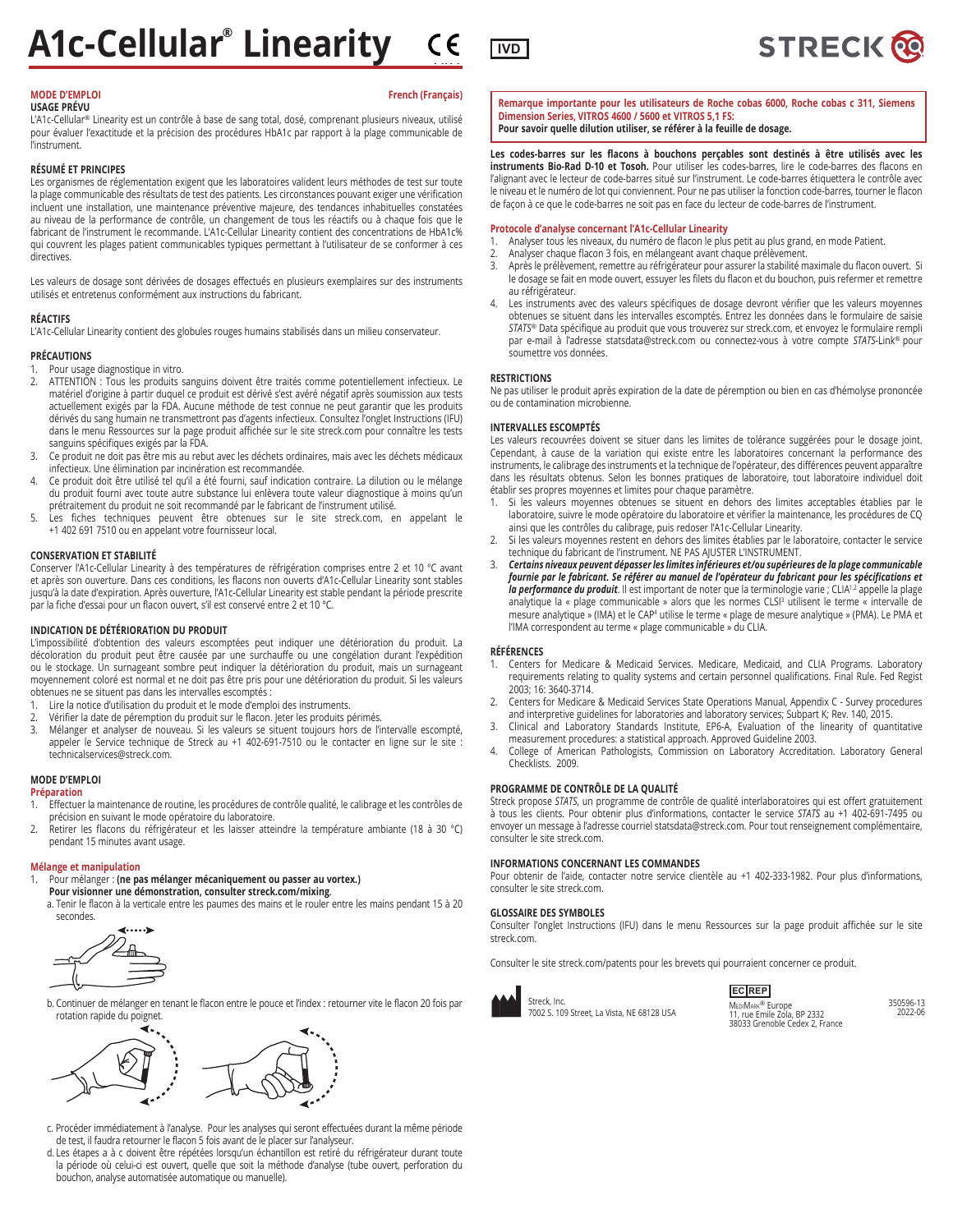

# **VERWENDUNGSZWECK**

A1c-Cellular**®** Linearity ist ein mehrstufiges Vollblut-basiertes getestetes Kontrollmaterial zur Beurteilung der Genauigkeit und Präzision von HbA1c-Verfahren innerhalb des Messbereiches.

# **ZUSAMMENFASSUNG UND GRUNDLAGEN**

Aufsichtsbehörden schreiben vor, dass Labore ihre Testmethoden im gesamten Messbereich für Patienten-Testresultate belegen. Umstände, die eventuell eine Verifizierung erfordern, sind u. a. Installation, größere vorbeugende Wartungsverfahren, ungewöhnliche Trends der Kontrollleistung, eine komplette Änderung der Reagenzien oder vom Gerätehersteller ergehende Empfehlungen. A1c-Cellular Linearity enthält HbA1c%-Konzentrationen, die sich über typische Messbereiche erstrecken und dem Benutzer das Einhalten dieser Richtlinien erlauben.

Testwerte werden von wiederholten Tests auf Instrumenten abgeleitet, die gemäß den Anleitungen des Herstellers betrieben und gewartet werden.

# **REAGENZIEN**

A1c-Cellular Linearity enthält stabilisierte humane rote Blutkörperchen in Konservierungsmittel.

# **VORSICHTSMASSNAHMEN**

Für den diagnostischen in-vitro-Gebrauch.

- 2. ACHTUNG: Blutprodukte sind stets als mögliche Infektionsquellen zu behandeln. Das Ausgangsmaterial, aus dem dieses Produkt gewonnen wurde, wurde mit den derzeit von der FDA vorgeschriebenen Tests untersucht und für negativ befunden. Keine der bekannten Testmethoden kann mit Sicherheit garantieren, dass aus Humanblut gewonnene Produkte keine Infektionserreger übertragen. Spezifische von der FDA vorgeschriebene Blutuntersuchungen finden Sie unter "Resources" (Ressourcen) auf der Registerkarte "Instructions (IFU)" (Anweisungen) der Produktseite unter streck.com.
- 3. Dieses Produkt sollte nicht mit dem allgemeinen Müll, sondern als infektiöser medizinischer Abfall entsorgt werden. Es wird eine Entsorgung durch Verbrennen empfohlen.
- 4. Dieses Produkt ist, wenn nicht anders vorgegeben, nur für den bestimmungsgemäßen Gebrauch vorgesehen. Wird das Produkt durch Verdünnung oder Zusatz irgendeines anderen Stoffes verändert, ist es für die beabsichtigten diagnostischen Zwecke untauglich, es sein denn, seine Vorbehandlung würde von den betreffenden Geräteherstellern empfohlen.
- 5. Sicherheitsdatenblätter sind unter streck.com, telefonisch unter +1-402-691-7510 oder bei Ihrem örtlichen Lieferanten erhältlich.

# **LAGERUNG UND STABILITÄT**

A1c-Cellular Linearity sollte vor und nach dem Öffnen bei kühlen Temperaturen (2° bis 10° C) gelagert werden. Unter diesen Bedingungen sind ungeöffnete Fläschchen mit A1c-Cellular Linearity bis zum Verfallsdatum stabil. Nach dem Öffnen bleibt A1c-Cellular Linearity während der auf dem Analyseblatt angegebenen Dauer für offene Fläschchen stabil, wenn es bei 2° bis 10°C gelagert wird.

# **ANZEICHEN EINER QUALITÄTSVERSCHLECHTERUNG**

Ist die Erzielung der erwarteten Werte nicht möglich, kann dies auf eine Qualitätsverschlechterung des Produkts hindeuten. Überhitzen oder Gefrieren während des Versands oder der Lagerung kann eine Verfärbung des Produkts verursachen. Ein dunkel gefärbter Überstand kann auf eine Qualitätsverschlechterung hindeuten, mäßig gefärbter Überstand ist jedoch normal und sollte nicht mit einer Qualitätsverschlechterung des Produkts verwechselt werden. Falls die gemessenen Werte nicht im erwarteten Bereich liegen:

- 1. Die Packungsbeilage des Produkts und das Betriebsverfahren für die Geräte überprüfen.
- 2. Das Verfallsdatum des Produkts auf dem Fläschchen überprüfen. Produkte, deren Verfallsdatum überschritten ist, entsorgen.
- 3. Neu mischen und erneut durchführen. Liegen die Werte noch immer außerhalb des erwarteten Bereichs, wenden Sie sich an den technischen Kundendienst von Streck unter der Nummer +1 402-691-7510 oder online an technicalservices@streck.com.

# **GEBRAUCHSANWEISUNG**

# **Vorbereitung**

- 1. Routinemäßige Wartung, Qualitätskontrollverfahren, Kalibrierungs- und Präzisionsprüfungen gemäß Ihrem Laborprotokoll durchführen.
- 2. Fläschchen aus dem Kühlschrank nehmen und vor Gebrauch 15 Minuten lang auf Zimmertemperatur (18 bis 30 °C) anwärmen.

# **Mischung und Handhabung**

## 1. Mischen: **(NICHT mechanisch oder mit Vortex mischen.) Eine Video-Vorführung ist auf streck.com/mixing verfügbar**.

a. Das Fläschchen senkrecht halten und jedes einzelne Fläschchen 15–20 Sekunden lang zwischen den Handflächen hin und her rollen.



b. Das Fläschchen zwischen Daumen und Finger fassen und weiter mischen; das Fläschchen dazu in rascher Folge 20mal mit sehr scharfer Bewegung aus dem Handgelenk heraus über Kopf drehen.



- c. Unmittelbar nach dem Mischen analysieren. Weitere Analysen im Rahmen dieses Testzeitraums sind nach 5maligem Überkopfdrehen des Fläschchens vor der Analyse am Gerät möglich.
- d. Die Schritte a–c sind nach der Entnahme der Probe aus dem Kühlschrank im Laufe des gesamten Zeitraums, in dem das Fläschchen offen ist, zu wiederholen, und zwar ungeachtet der Analysenmethode (offenes Röhrchen, Einstich in Verschlusskappe, automatische Probennahme oder manuelle Probennahme).

**Wichtiger Hinweis für Benutzer von Roche cobas 6000, Roche cobas c 311, Siemens Dimension Series VITROS 4600 / 5600 und VITROS 5,1 FS:**

**Die erforderliche Vorbereitung der Lösung ist dem Analyseblatt zu entnehmen.**

**Die Barcodes an den Fläschchen mit durchstechbaren Deckeln sind für den Einsatz mit Bio-Rad D-10- und Tosoh-Instrumenten bestimmt**. Zur Verwendung des Barcodes den Barcode an dem(den) Fläschchen mit dem Barcodeleser am Instrument ausrichten. Der Barcode etikettiert die Kontrolle mit dem passenden Level und der Chargennummer. Um die Barcode-Funktion nicht zu verwenden, wenden Sie den Barcode vom Barcodeleser des Instruments ab.

# **Analyseprotokoll für A1c–Cellular Linearity**

- 1. Im Patientenmodus sämtliche Niveaus von der niedrigsten bis zur höchsten Fläschchennummer analysieren.
- 2. Jedes Fläschchen dreimal testen und vor jeder Probennahme mischen.
- 3. Nach der Probennahme das angebrochene Fläschchen zur Sicherstellung der optimalen Haltbarkeit in den Kühlschrank zurückstellen. Falls im offenen Modus durchgeführt, das Gewinde sowohl am Fläschchen als auch an der Verschlusskappe abwischen, dann verschließen und in den Kühlschrank zurückstellen.
- 4. Instrumente mit testspezifischen Werten sollten sicherstellen, dass die erhaltenen Mittelwerte im Rahmen der festgelegten Grenzwerte liegen. Geben Sie die Daten in das produktspezifische *STATS*® Eingabeformular auf streck.com ein und senden Sie das ausgefüllte Formular per E-Mail an statsdata@streck.com oder übermitteln Sie Ihre Daten indem Sie sich bei Ihrem *STATS*-Link® Account anmelden.

# **EINSCHRÄNKUNGEN**

Das Produkt nicht über das Verfallsdatum hinaus verwenden oder wenn Anzeichen einer starken Hämolyse oder mikrobiellen Kontamination vorliegen.

# **ERWARTETE BEREICHE**

Die gemessenen Werte sollten zwischen den empfohlenen Toleranzgrenzen des beiliegenden Tests liegen. Aufgrund der von Labor zu Labor unterschiedlichen Instrumentenleistung können Instrumentenkalibrierung und Bedienertechnik jedoch zu Unterschieden in den erhaltenen Ergebnissen führen. Gute Laborpraxis erfordert, dass das betreffende Labor für jeden Parameter seine eigenen Mittel- und Grenzwerte etabliert.

- 1. Liegen Ihre Mittelwerte außerhalb der vom betreffenden Labor festgelegten Akzeptanzgrenzwerte, die Wartungs-, Qualitätskontroll- und Kalibrierungsprüfverfahren gemäß Laborprotokoll prüfen und A1c-Cellular Linearity erneut durchführen.
- 2. Falls die Mittelwerte weiterhin außerhalb der festgelegten Grenzwerte liegen, den für das betreffende Gerät zuständigen Kundendienstvertreter verständigen. KEINE EINSTELLUNGEN AM GERÄT VORNEHMEN.
- 3. *Einige Pegel können u.U. die Unter- und/oder Obergrenzwerte des vom Hersteller vorgegebenen Berichtsbereichs überschreiten. Spezifikationen und Leistungsangaben sind der Bedienungsanleitung des Herstellers zu entnehmen*. Es muss unbedingt beachtet werden, dass die Terminologie variiert; CLIA1,2 nennt den Analysebereich "Berichtsbereich", während CLSI3-Standards den Begriff "Analytisches Messintervall" (AMI, Analytical Measuring Interval) und CAP<sup>4</sup> den Begriff "Analytischer Messbereich" (AMR, Analytical Measurement Range) verwendet(n). AMR und AMI entsprechen dem "Berichtsbereich" von CLIA."

# **QUELLENANGABEN**

- Centers for Medicare & Medicaid Services. Medicare, Medicaid, and CLIA Programs. Laboratory requirements relating to quality systems and certain personnel qualifications. Final Rule. Fed Regist 2003; 16: 3640-3714.
- 2. Centers for Medicare & Medicaid Services State Operations Manual, Appendix C Survey procedures and interpretive guidelines for laboratories and laboratory services; Subpart K; Rev. 140, 2015.
- 3. Clinical and Laboratory Standards Institute, EP6-A, Evaluation of the linearity of quantitative measurement procedures: a statistical approach. Approved Guideline 2003.
- 4. College of American Pathologists, Commission on Laboratory Accreditation. Laboratory General Checklists. 2009.

# **PROGRAMM ZUR QUALITÄTSSICHERUNG**

Streck stellt allen Kunden kostenlos das Interlabor-Qualitätskontrollprogramm *STATS* zur Verfügung. Näheres erfahren Sie bei der *STATS*-Abteilung unter +1 402-691-7495 oder statsdata@streck.com. Zusätzliche Informationen sind online bei streck.com erhältlich.

# **BESTELLINFORMATIONEN**

Streck, Inc.

Unterstützung bietet unsere Kundendienstabteilung unter der US-Rufnummer +1 402-333-1982. Zusätzliche Informationen sind online unter streck.com erhältlich.

# **SYMBOLLISTE**

Beachten Sie bitte die Registerkarte Anweisungen (IFU) unter Ressourcen auf der Produktseite unter streck.com.

Eventuell auf dieses Produkt zutreffende Patente finden Sie unter streck.com/patents.



7002 S. 109 Street, La Vista, NE 68128 USA

MEDIMARK<sup>®</sup> Europe<br>11, rue Emile Zola, BP 2332 38033 Grenoble Cedex 2, France **EC REP**





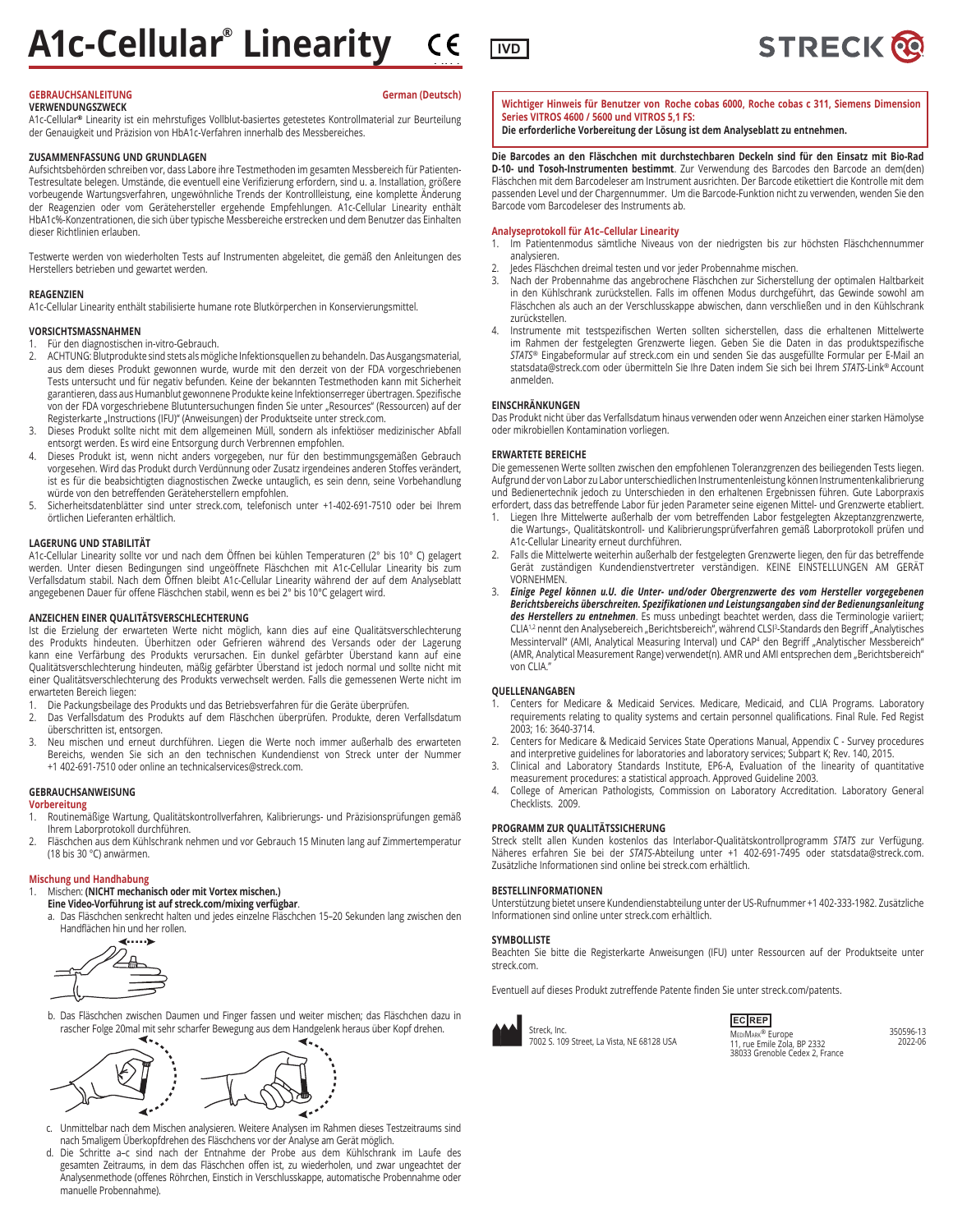# **ISTRUZIONI PER L'USO ISTRUZIONI PER L'USO**

# **USO PREVISTO**

A1c-Cellular**®** Linearity è un materiale di controllo multilivello testato a base di sangue intero per la valutazione dell'accuratezza e della precisione delle procedure di dosaggio di HbA1c nell'intervallo refertabile dello strumento.

# **RIEPILOGO E PRINCIPI**

Le agenzie regolatorie richiedono ai laboratori di convalidare i propri metodi di analisi in tutto l'intervallo refertabile per i risultati delle analisi dei pazienti. Le situazioni che possono richiedere una verifica includono installazione, manutenzione preventiva principale, tendenze insolite nelle prestazioni dei controlli, sostituzione completa dei reagenti od ogni altro evento raccomandato dal produttore dello strumento. A1c-Cellular Linearity contiene concentrazioni di HbA1c% che coprono gli intervalli refertabili tipici dei pazienti e consentono all'utente di rispettare queste linee guida.

I valori delle analisi sono ottenuti da test ripetuti su strumenti funzionanti e sottoposti a manutenzione in conformità alle istruzioni dei produttori.

# **REAGENTI**

A1c-Cellular Linearity contiene eritrociti umani stabilizzati in una soluzione conservante.

# **PRECAUZIONI**

- Esclusivamente per uso diagnostico in vitro.
- 2. ATTENZIONE Tutti gli emoderivati devono essere trattati come se fossero infettivi. Il materiale di origine dal quale questo prodotto è stato derivato è risultato negativo ai test attualmente richiesti dalla FDA. Nessun metodo di analisi conosciuto è in grado di garantire che i prodotti derivati dal sangue umano non trasmettano agenti infettivi. Per gli esami del sangue specifici richiesti dalla FDA, consultare la scheda Istruzioni (IFU) sotto Risorse nella pagina del prodotto sul sito streck.com.
- 3. Questo prodotto non deve essere smaltito nei normali rifiuti, ma insieme ai rifiuti medici infetti. Si raccomanda lo smaltimento mediante incenerimento.
- Questo prodotto è destinato all'uso così come fornito, salvo altrimenti indicato. A meno che il pretrattamento sia raccomandato dal fabbricante dello strumento in uso, l'adulterazione del prodotto (così come fornito) mediante diluizione o aggiunta di altri materiali ne invalida qualsiasi uso diagnostico.
- 5. Le SDS possono essere reperite nel sito web streck.com, richieste telefonicamente al numero +1 402-691-7510 o al fornitore di zona.

# **CONSERVAZIONE E STABILITÀ**

Conservare A1c-Cellular Linearity a temperature di refrigerazione (2 °C – 10 °C) prima e dopo l'apertura. In queste condizioni, le fiale non aperte di A1c-Cellular Linearity sono stabili sino alla data di scadenza. Una volta aperto, A1c-Cellular Linearity è stabile fino alla data di scadenza per la fiala aperta indicata sul foglio di analisi, purché conservato a temperature comprese fra 2 °C e 10 °C.

# **INDICAZIONE DI DETERIORAMENTO DEL PRODOTTO**

L'impossibilità di ottenere i valori attesi può essere indice di deterioramento del prodotto. Lo scolorimento del prodotto può essere causato da un surriscaldamento o raffreddamento eccessivo durante la spedizione o la conservazione. La presenza di sovranatante di colore scuro può essere indice di deterioramento del prodotto, mentre un sovranatante lievemente colorato è normale e non deve essere considerato come un segnale di deterioramento del prodotto. Se i valori ottenuti non rientrano negli intervalli attesi:

- 1. Rivedere l'inserto della confezione del prodotto e la procedura operativa degli strumenti.
- 
- 2. Controllare la data di scadenza del prodotto sulla fiala. Gettare via i prodotti scaduti. Rimescolare e ritestare. Se i valori sono ancora al di fuori dell'intervallo previsto, rivolgersi al servizio di assistenza tecnica Streck al numero +1 402-691-7510 oppure visitare il sito technicalservices@streck.com.

# **ISTRUZIONI PER L'USO**

**Preparazione**

- 1. Eseguire le operazioni di manutenzione di routine, le procedure di controllo di qualità, i controlli di calibrazione e precisione in base al protocollo del laboratorio.
- 2. Rimuovere le fiale dal frigorifero e lasciarle a temperatura ambiente (18-30 °C) per 15 minuti prima dell'uso.

# **Miscelazione e manipolazione**

# 1. Per miscelare: **(NON miscelare meccanicamente o vortexare.)**

 **Per una dimostrazione video, andare a streck.com/mixing.** a. Tenere la fiala in posizione verticale e farla rotolare in avanti e all'indietro fra i palmi delle mani per 15-20 secondi.



b. Continuare a miscelare tenendo la fiala dalle estremità fra il pollice e l'indice, capovolgendola 20 volte rapidamente e completamente con un movimento rotatorio molto rapido del polso.



- c. Analizzare immediatamente dopo la miscelazione. Per eseguire analisi successive durante questo periodo di test capovolgere la fiala per 5 volte prima dell'analisi sullo strumento.
- d. Ripetere i passaggi a-c dopo avere tolto il campione dal frigorifero per l'intero periodo in cui la fiala rimane aperta indipendentemente dal metodo di analisi (apertura della provetta, foratura del tappo, campione automatico o campione manuale).



**Nota importante per gli operatori di Roche cobas 6000, Roche cobas c 311, Siemens Dimension Series, VITROS 4600 / 5600 e VITROS 5,1 FS: Fare riferimento al foglio di analisi per la preparazione delle diluizioni richiesta.**

**I codici a barre sulle fiale con cappuccio perforabile sono destinati all'uso con gli strumenti Bio-Rad D-10 e Tosoh**. Per usare il codice a barre, allineare il codice a barre su ciascuna fiala con il lettore di codici a barre sullo strumento. Il codice a barre etichetterà il controllo con il livello e il numero di lotto appropriati. Per non utilizzare la funzione del codice a barre, rivolgere il codice a barre dalla parte opposta del lettore di codici a barre dello strumento.

# **Protocollo di analisi per A1c–Cellular Linearity**

- 1. Analizzare tutti i livelli dal numero di fiala più basso a quello più alto in modalità Paziente.
- Analizzare ciascuna fiala 3 volte, miscelando prima di ciascun campionamento.
- 3. Dopo il campionamento, riporre in frigorifero al fine di garantire la massima stabilità della fiala aperta. Se il funzionamento è a modalità aperta, asciugare le filettature della fiala e del cappuccio prima di riporre il cappuccio e rimettere la fiala in frigorifero.
- 4. Nel caso di strumenti con valori di analisi specifici, si deve verificare che i valori medi ottenuti rientrino negli intervalli attesi. Inserire i dati nell'apposito modulo *STATS*® Data Input Form all'indirizzo streck.com e inviare il modulo compilato all'indirizzo e-mail statsdata@streck.com, oppure eseguire l'accesso all'account personale *STATS*-Link® per inviare i dati.

# **LIMITAZIONI**

Non utilizzare il prodotto oltre la data di scadenza o in presenza di evidenza di emolisi macroscopica o contaminazione microbica.

# **INTERVALLI ATTESI**

I valori ottenuti devono rientrare nei limiti di tolleranza suggeriti dal test allegato. Variazioni interlaboratorio nelle prestazioni degli strumenti, calibrazione degli strumenti e tecniche usate dagli operatori possono generare differenze nei risultati ottenuti. È buona pratica di laboratorio che ciascun laboratorio stabilisca i propri limiti e le proprie medie per ogni parametro.

- 1. Se i valori medi ottenuti non sono compresi nei limiti di accettazione stabiliti dal laboratorio, rivedere la manutenzione, le procedure di controllo di qualità, i controlli di calibrazione in base al protocollo del laboratorio e ripetere A1c-Cellular Linearity.
- 2. Se i valori medi rimangono al di fuori dei limiti stabiliti dal laboratorio, rivolgersi al rappresentante del servizio di assistenza tecnica dello strumento. NON EFFETTUARE REGOLAZIONI DELLO STRUMENTO.
- 3. *Alcuni livelli possono eccedere i limiti inferiori e/o superiori dell'intervallo refertabile fornito dal produttore. Fare riferimento al manuale dell'operatore fornito dal produttore per i dati tecnici e*  le dichiarazioni sulle prestazioni. È importante notare che la terminologia varia; CLIA<sup>1,2</sup> si riferisce all'intervallo analitico come "Reportable Range" (Intervallo refertabile) mentre gli standard CLSI<sup>3</sup> usano il termine Analytical Measuring Interval (AMI) (Intervallo di misurazione analitico) e CAP4 utilizza il termine "Analytical Measurement Range" (AMR) (Intervallo di misurazione analitico). AMR e AMI corrispondono all'intervallo refertabile (Reportable Range) di CLIA.

# **BIBLIOGRAFIA**

- Centers for Medicare & Medicaid Services. Medicare, Medicaid, and CLIA Programs. Laboratory requirements relating to quality systems and certain personnel qualifications. Final Rule. Fed Regist 2003; 16: 3640-3714.
- 2. Centers for Medicare & Medicaid Services State Operations Manual, Appendix C Survey procedures and interpretive guidelines for laboratories and laboratory services; Subpart K; Rev. 140, 2015.
- 3. Clinical and Laboratory Standards Institute, EP6-A, Evaluation of the linearity of quantitative measurement procedures: a statistical approach. Approved Guideline 2003.
- 4. College of American Pathologists, Commission on Laboratory Accreditation. Laboratory General Checklists. 2009.

# **PROGRAMMA DI CONTROLLO QUALITÀ**

Streck offre in omaggio a tutti i clienti *STATS*, un programma interlaboratorio di controllo qualità. Per ulteriori informazioni, rivolgersi al reparto *STATS* al numero +1 402-691-7495 oppure inviare una e-mail all'indirizzo statsdata@streck.com. Altre informazioni sono disponibili nel sito Web streck.com.

# **INFORMAZIONI PER L'ORDINAZIONE**

Per assistenza chiamare il nostro reparto di assistenza clienti (Customer Service Department) al numero verde +1 402-333-1982. Per ulteriori informazioni visitare il sito web streck.com.

# **GLOSSARIO DEI SIMBOLI**

Vedere la scheda Instructions (Istruzioni) (IFU) in Resources (Risorse) sulla pagina del prodotto all'indirizzo streck.com

Vedere streck.com/patents per i brevetti che potrebbero essere applicabili a questo prodotto.



Streck, Inc. 7002 S. 109 Street, La Vista, NE 68128 USA MEDIMARK<sup>®</sup> Europe<br>11, rue Emile Zola, BP 2332 38033 Grenoble Cedex 2, France **EC REP**

350596-13 2022-06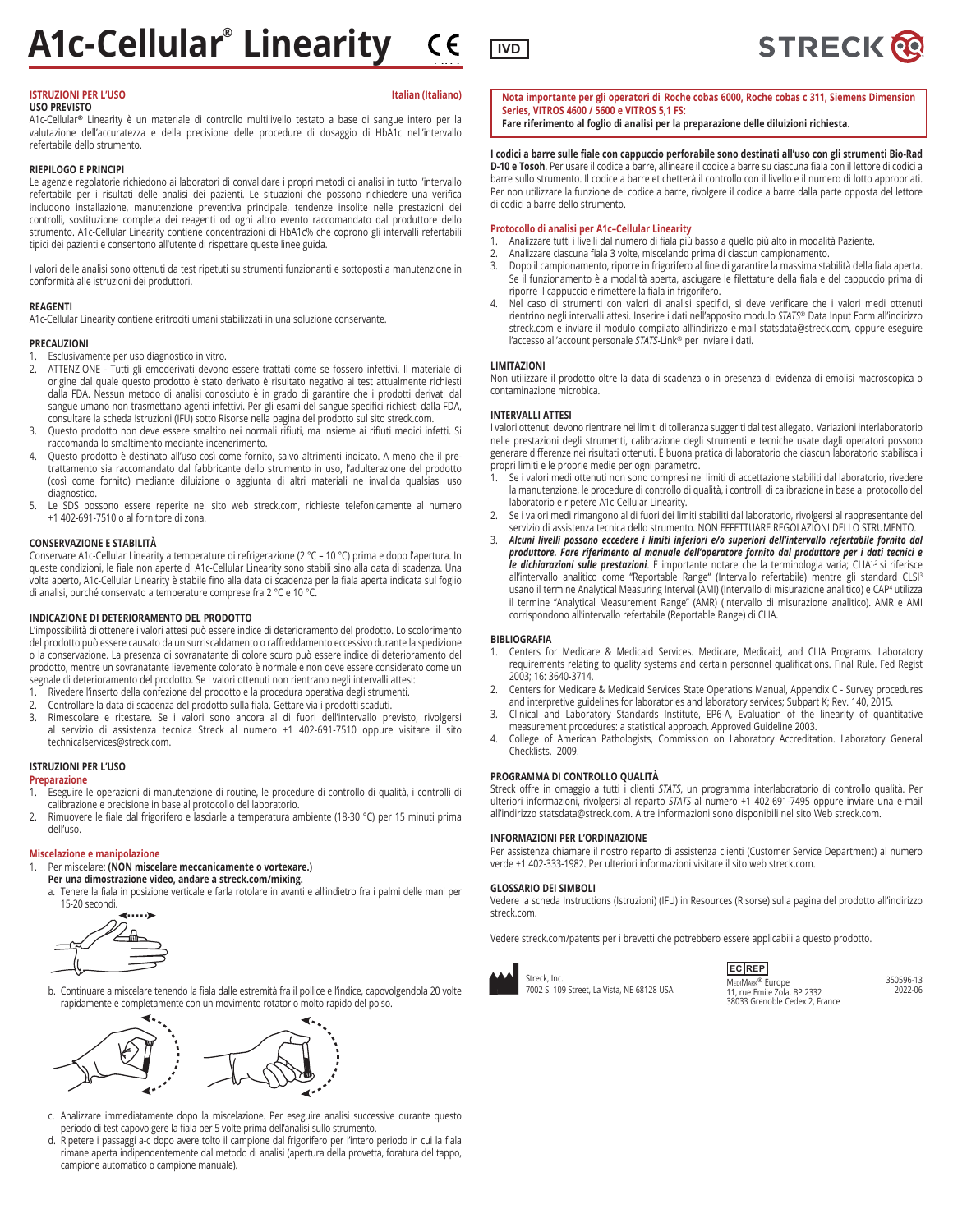# 2797 **A1c-Cellular® Linearity**  $\epsilon \in \overline{\mathbb{R}^n}$

# **BRUKSANVISNING Norwegian (Norsk)**

# **TILTENKT BRUK**

A1c-Cellular**®** Linearity er et flernivå, blodbasert, analysert kontrollmateriale for evaluering av nøyaktigheten og presisjonen til HbA1c-prosedyrer på tvers av instrumentrapporterbare områder.

# **SAMMENDRAG OG PRINSIPPER**

Tilsynsorganene pålegger laboratoriene å dokumentere sine testmetoder gjennom hele det rapporterbare området for pasienttestresultater. Omstendigheter som kan kreve kontroll omfatter installasjon, større forebyggende vedlikehold, uvanlige trender i kontrollytelse, full endring av reagenser eller når dette anbefales av instrumentets produsent. A1c-Cellular Linearity inneholder HbA1c %-konsentrasjoner som spenner over typiske rapporterbare områder for pasientprøver. Dette tillater brukeren å holde seg innenfor disse retningslinjene.

Analyseverdier blir avledet fra duplikattesting på instrumenter som brukes og vedlikeholdes i henhold til produsentens anvisninger.

# **REAGENSER**

A1c-Cellular Linearity inneholder stabiliserte røde blodlegemer fra mennesker i et konserveringsmiddel.

# **FORHOLDSREGLER**

Til in vitro diagnostisk bruk.

- 2. NB! Alle blodprodukter bør behandles som potensielt smittsomme. Kildemateriale som dette produktet ble avledet fra, ble funnet å være negativt når testet i henhold til gjeldende FDA-påbudte tester. Ingen kjente testmetoder kan tilby forsikring om at produkter avledet fra humant blod ikke vil overføre smittestoffer. Se Bruksanvisning-fanen under Ressurser på produktsiden på streck.com for spesifikke blodprøver som kreves av FDA.
- 3. Produktet skal ikke kasseres sammen med alminnelig avfall, men avhendes som smittsomt medisinsk avfall. Forbrenning av avfallet anbefales.
- 4. Produktet skal brukes slik det leveres, med mindre annet er angitt. Utspeding ved uttynning av eller tilsetting av ethvert materiale til produktet som det leveres, ugyldiggjør all diagnostisk bruk av produktet, med mindre forbehandling anbefales av individuelle instrumentprodusenter.
- 5. Sikkerhetsdatablad kan fås fra streck.com, ved å ringe +1 402-691-7510 eller ved å ringe til din lokale leverandør.

# **OPPBEVARING OG STABILITET**

A1c-Cellular Linearity skal lagres ved kjøleskaptemperatur (2 til 10 ˚C) før og etter åpning. Under slike forhold er uåpnede ampuller med A1c-Celluar Linearity stabile til og med holdbarhetsdatoen. Etter åpning er A1c-Cellular Linearity stabil til og med holdbarhetsdatoen for åpnet ampulle, som angitt på analysearket, når den lagres ved 2 til 10°.

# **INDIKASJON PÅ PRODUKTFORRINGELSE**

Manglende evne til å oppnå forventede måleverdier kan være tegn på produktforringelse. Misfarging av produktet kan skyldes overoppheting eller frost under forsendelse eller lagring. Mørke partikler som flyter på toppen kan være tegn på produktforringelse, men hvis partiklene har moderat farge, er dette normalt og skal ikke forveksles med produktforringelse. Gjør følgende hvis de oppnådde verdiene ikke ligger innenfor forventede verdiområder:

- 1. Les vedlegget i produktpakken og bruksanvisningene for instrumentene.
- 2. Kontroller produktets holdbarhetsdato på ampullen. Kast produkter som er gått ut på dato. 3. Bland på nytt og kjør på nytt. Ta kontakt med Streck teknisk kundeservice på +1 402-691-7510 eller technicalservices@streck.com hvis verdiene fremdeles ligger utenfor forventet verdiområde.

# **BRUKSANVISNING**

# **Klargjøring**

- 1. Utfør rutinemessig vedlikehold, kvalitetskontrollprosedyrer, kalibrering og presisjonskontroller i samsvar med protokollen for ditt laboratorium.
- 2. Ta ampullene ut av kjøleskapet og varm dem til romtemperatur (18 til 30 °C) i 15 minutter før bruk.

# **Blanding og håndtering**

# 1. For å blande: **(Skal IKKE blandes mekanisk eller ved virvling.)**

# **For en videodemonstrasjon, gå til streck.com/mixing**.

a.Hold hetteglasset loddrett og rull hvert hetteglass mellom håndflatene i 15-20 sekunder.



b. Fortsett å blande ved å holde hetteglasset i endene mellom tommelen og fingeren, snu hetteglaset raskt 20 ganger fra ende til ende med en hurtig dreiebevegelse av håndleddet.



- c. Analyser umiddelbart etter blanding. Senere analyser i løpet av denne testperioden kan utføres ved å snu hetteglasset opp ned 5 ganger før instrumentanalyse.
- d. Trinn a-c må gjentas når prøven tas ut av kjøleskapet for hele perioden med åpnet hetteglass uansett analysemetoden (åpent rør, stikk i lokket, automatisk prøve eller manuell prøve).

**Viktig melding for brukere av Roche cobas 6000, Roche cobas c 311, Siemens Dimension Series, VITROS 4600 / 5600 og VITROS 5,1 FS: Se analysearket for å finne påkrevd fortynningspreparering.**

**Strekkoder på ampuller med gjennomborbare hetter er ment å brukes med instrumenter av typen Bio-Rad D-10 og Tosoh**. Strekkoden brukes ved å rette inn strekkoden på ampullen(e) med strekkodeleseren på instrumentet. Strekkoden merker kontrollen med det aktuelle nivå- og partinummeret. Hvis strekkodefunksjonen ikke ønskes, skal strekkoden vende bort fra instrumentets strekkodeleser.

# **Analyseprotokoll for A1c–Cellular Linearity**

- 1. Ånalyser alle nivåene fra laveste til høyeste ampullenummer i pasientmodus.<br>2. Kjør hver ampulle 3 ganger og bland før hver prøvetaking.
- 2. Kjør hver ampulle 3 ganger og bland før hver prøvetaking.<br>3. Sett ampullen tilbake til kjøling etter prøvetaking for mal
- 3. Sett ampullen tilbake til kjøling etter prøvetaking for maksimal stabilitet for åpnet ampulle. Utføres prøvetakingen i åpnet modus, skal gjengene både på ampullen og hetten tørkes av før hetten settes på og ampullen settes tilbake til kjøling.
- 4. Instrumenter med analysespesifikke verdier skal kontrollere at gjennomsnittsverdiene som oppnås ligger innenfor forventede områder. Tast inn data i det produktspesifikke *STATS*®-datainputskjemaet som finnes på www.streck.com og send det utfylte skjemaet til statsdata@streck.com, eller logg inn til din *STATS*-Link®-konto for å sende inn dine data.

# **BEGRENSNINGER**

Bruk ikke produktet etter holdbarhetsdatoen eller hvis det foreligger tegn på kraftig hemolyse eller mikrobiell kontaminasjon.

# **FORVENTEDE RESULTATER**

Oppnådde verdier bør falle innenfor de anbefalte toleransegrensene på analysen som følger med. Variasjon i instrumentytelse, instrumentkalibrering og operatørteknikk mellom laboratorier kan imidlertid gi forskjeller i de oppnådde resultatene. Det er god laboratoriepraksis at et individuelt laboratorium oppretter sine egne gjennomsnitt og begrensninger for hver parameter.

- 1. Hvis dine gjennomsnittsverdier ligger utenfor ditt laboratoriums etablerte, godkjente grenser, må du gjennomgå vedlikehold, kvalitetskontrollprosedyrer og kalibreringskontroller i samsvar med laboratorieprotokollen og kjøre A1c-Cellular Linearity på nytt.
- 2. Hvis gjennomsnittsverdiene forblir utenfor de etablerte grenser, skal instrumentets servicerepresentant kontaktes. JUSTER IKKE INSTRUMENTET.
- 3. *Noen nivåer kan overskride de nedre og/eller øvre grensene for rapporterbart område som er gitt av produsenten. Se produsentens brukerhåndbok for å finne spesifikasjoner og ytelseskrav*. Det er viktig å merke seg at terminologien varierer. CLIA<sup>1,2</sup> viser til det analytiske området som "rapporterbart område", mens CLSI3-standardene bruker termen "analytisk målingsintervall" (AMI) og CAP4 bruker termen "analytisk måleområde" (AMR). AMR og AMI svarer til CLIAs "rapporterbart område".

# **REFERANSER**

- 1. Centers for Medicare & Medicaid Services. Medicare, Medicaid, and CLIA Programs. Laboratory requirements relating to quality systems and certain personnel qualifications. Final Rule. Fed Regist 2003; 16: 3640-3714.
- 2. Centers for Medicare & Medicaid Services State Operations Manual, Appendix C Survey procedures and interpretive guidelines for laboratories and laboratory services; Subpart K; Rev. 140, 2015.
- 3. Clinical and Laboratory Standards Institute, EP6-A, Evaluation of the linearity of quantitative measurement procedures: a statistical approach. Approved Guideline 2003.
- 4. College of American Pathologists, Commission on Laboratory Accreditation. Laboratory General Checklists. 2009.

# **KVALITETSKONTROLLPROGRAM**

Streck tilbyr *STATS*, et kvalitetskontrollprogram for laboratorier, gratis til alle kunder. Ta kontakt med *STATS*avdelingen på +1 402-691-7495 eller statsdata@streck.com for mer informasjon. Ytterligere informasjon finnes på Internett på streck.com.

# **BESTILLINGSINFORMASJON**

Ring på grønt nummer til kundeserviceavdelingen på +1 402-333-1982 for assistanse. Ytterligere informasjon finnes på Internett på streck.com.

# **SYMBOLORDLISTE**

Se IFU [bruksanvisninger]-fanen under Resources [ressurser] på produktsiden på streck.com.

Se streck.com/patents for patenter som kan gjelde for dette produktet.



Streck, Inc. 7002 S. 109 Street, La Vista, NE 68128 USA

11, rue Emile Zola, BP 2332 38033 Grenoble Cedex 2, France **EC REP**

350596-13 2022-06

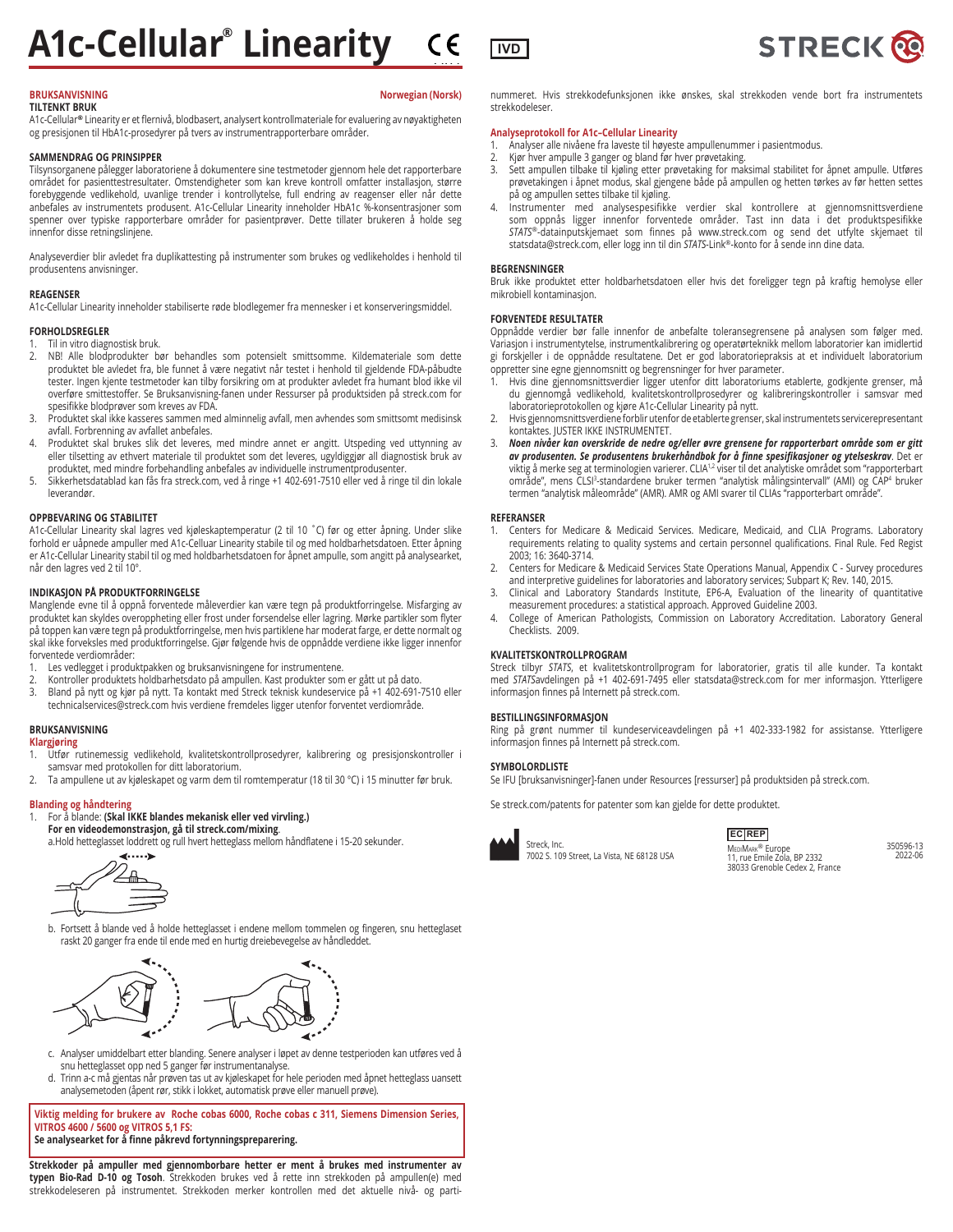# 2797 **A1c-Cellular® Linearity IVD**

# **INSTRUCCIONES DE USO** Spanish (Español)

# **USO INDICADO**

A1c-Cellular**®** Linearity es un material de control de sangre entera analizado y de múltiples niveles que se utiliza para evaluar la exactitud y precisión de los procedimientos de la HbA1c a lo largo del intervalo notificable del instrumento.

# **RESUMEN Y PRINCIPIOS**

Los organismos reguladores exigen que los laboratorios avalen sus métodos de ensayo durante todo el período notificable de los resultados de pruebas de pacientes. Se podría requerir la verificación en caso de circunstancias como la instalación de equipos, labores importantes de mantenimiento preventivo, tendencias poco usuales en el rendimiento de los controles, cambio total de reactivos, o siempre que así lo recomiende el fabricante del instrumento. A1c-Cellular Linearity contiene concentraciones de HbA1c% que comprenden intervalos de paciente típicos notificables, lo que permite al usuario cumplir las pautas establecidas.

Los valores de los análisis derivan de pruebas replicadas en instrumentos operados y mantenidos según las instrucciones del fabricante.

# **REACTIVOS**

A1c-Cellular Linearity contiene eritrocitos humanos estabilizados en un medio de conservación.

# **PRECAUCIONES**

1. Para uso diagnóstico in vitro.<br>2. ATENCIÓN: Todos los produ

- 2. ATENCIÓN: Todos los productos hemoderivados deben tratarse como productos potencialmente infecciosos. El material de origen del cual deriva este producto dio negativo cuando se lo analizó conforme a los análisis actuales requeridos por la FDA. No existen métodos de ensayo que puedan asegurar que los productos derivados de la sangre humana no transmitirán agentes infecciosos. Vea la pestaña de Instrucciones (IFU) bajo la sección Recursos en la página del producto en streck.com para ver los análisis de sangre específicos requeridos por la FDA.
- 3. Este producto no debe desecharse con la basura común, sino con los residuos médicos infecciosos. Se recomienda eliminarlo por incineración.
- 4. Este producto está destinado a utilizarse tal como se entrega, a menos que se especifique lo contrario. La alteración del producto entregado (ya sea su adulteración por dilución o la adición de materiales al mismo) invalida todo uso diagnóstico del producto, a menos que los fabricantes de instrumentos individuales recomienden el tratamiento previo.
- 5. Puede obtener hojas de datos de seguridad (SDS) por Internet en el sitio web streck.com, llamando al +1 402-691-7510 o llamando al proveedor de su localidad.

# **ALMACENAMIENTO Y ESTABILIDAD**

A1c-Cellular Linearity debe conservarse a temperaturas de refrigeración (2 a 10 °C) antes y después de abrirlo. En dichas condiciones, los viales sin abrir de A1c-Cellular Linearity se mantendrán estables hasta la fecha de vencimiento. Una vez abierto, A1c-Cellular Linearity se mantendrá estable hasta la fecha que se indica en la ficha del ensayo después de que se abra el vial, si se almacena entre 2 y 10 °C.

# **INDICACIÓN DE DETERIORO DEL PRODUCTO**

Si no es posible obtener los valores previstos, esto puede deberse al deterioro del producto. El producto puede cambiar de color debido a sobrecalentamiento o congelamiento durante el envío o almacenamiento. La presencia de sobrenadante de color oscuro puede indicar deterioro del producto; no obstante, un sobrenadante de color moderado es normal y no debe confundirse con deterioro del producto. Si los resultados de la prueba no entran dentro de los intervalos previstos:

- Consulte el prospecto del producto y el procedimiento de funcionamiento de los instrumentos.
- 2. Revise la fecha de vencimiento del producto en el vial. Deseche los productos caducados.
- 3. Vuelva a realizar la mezcla y el análisis. Si los valores todavía se hallan fuera del intervalo previsto, póngase en contacto con el Servicio Técnico de Streck llamando al +1 402-691-7510 o a través de Internet en el sitio technicalservices@streck.com de Internet.

## **INSTRUCCIONES DE USO**

# **Preparación**

- 1. Realice el mantenimiento habitual, los procedimientos de control de calidad y las comprobaciones de calibración y precisión según el protocolo establecido en su laboratorio.
- 2. Saque los viales del refrigerador y llévelos a temperatura ambiente (18 a 30 °C) durante 15 minutos antes de usarlos.

# **Mezcla y manipulación**

# 1. Para mezclar: **(NO mezcle mecánicamente los materiales ni los agite por vórtex.) Para ver una demostración en vídeo, visite streck.com/mixing.**

a. Sostenga cada vial verticalmente y ruédelo entre las palmas de las manos durante 15 a 20 segundos.<br> **Accessive** 



b. Continúe mezclando; para ello sostenga el vial por los extremos entre el pulgar y otro dedo, inviértalo rápidamente 20 veces de un extremo a otro con un giro muy rápido de la muñeca.



- c. Analice inmediatamente después de mezclar. Los análisis posteriores realizados durante este período de prueba pueden realizarse invirtiendo el vial 5 veces antes del análisis instrumental.
- d. Repita los pasos a-c después de retirar la muestra del refrigerador mientras dure el período de vial abierto, independientemente del método de análisis (tubo abierto, perforación de tapón, muestra automática o muestra manual).

**Nota importante para los usuarios de Roche cobas 6000, Roche cobas c 311, Siemens Dimension Series, VITROS 4600 / 5600 y VITROS 5,1 FS:**

**En la hoja de información del ensayo encontrará las instrucciones para la preparación de la dilución requerida.**

**Los códigos de barra presentes en los viales con tapa perforable están destinados a utilizarse con los instrumentos Bio-Rad D-10 y Tosoh**. Para utilizar el código de barras, alinee este en el(los) vial(es) con el escáner de códigos de barras del instrumento. El código de barras etiquetará el control con el nivel y número de lote adecuados. Para no utilizar la función de código de barras, oriente dicho código en dirección contraria al escáner de códigos de barras del instrumento.

# **Protocolo de análisis para A1c–Cellular Linearity**

- 1. Analice todos los niveles, de menor a mayor número de frasco, en modo de paciente (Patient Mode).
- 2. Analice cada vial 3 veces, mezclando antes de cada muestreo.
- Después del muestreo, vuelva a colocar el vial en el refrigerador para lograr la máxima estabilidad en vial abierto. Si se analiza en el modo abierto, limpie las roscas del vial y de la tapa antes de volver a colocar la tapa; después póngalo nuevamente en el refrigerador.
- 4. Para los instrumentos con valores de ensayo específicos, se deberá verificar que los valores medios están dentro de los intervalos previstos. Ingrese los datos en el formulario de entrada de datos específico de cada producto del *STATS*® que se encuentra en streck.com y envíe el formulario completo por correo electrónico a statsdata@streck.com, o inicie sesión en la cuenta de *STATS*-Link® para enviar los datos.

# **LIMITACIONES**

No utilice el producto después de la fecha de vencimiento o si hay señales de hemólisis obvia o de contaminación microbiana.

# **INTERVALOS PREVISTOS**

Los valores obtenidos deben estar dentro de los límites de tolerancia sugeridos en la hoja de ensayo adjunta. Puede haber diferencias resultantes de la calibración del instrumento o de la técnica empleada por el usuario. Las buenas prácticas de laboratorio recomiendan que cada laboratorio establezca para cada parámetro sus propios valores medios y límites.

- .<br>1. Si los valores medios están fuera de los límites de aceptación establecidos por el laboratorio, compruebe el mantenimiento y revise los procedimientos de control de calidad y las verificaciones de la calibración según el protocolo del laboratorio, y repita el análisis del A1c-Cellular Linearity.
- 2. Si los valores medios continúan fuera de los límites establecidos, póngase en contacto con el representante de servicio del instrumento. NO AJUSTE EL INSTRUMENTO.
- 3. *Algunos niveles podrían exceder los límites inferior y/o superior del intervalo notificable proporcionado por el fabricante. Consulte las especificaciones y declaraciones de rendimiento indicadas en el manual del operador*. Es importante hacer notar las variaciones en la terminología: CLIA1,2 se refiere al intervalo analítico como "Intervalo notificable" (en inglés, "Reportable Range") mientras que las normas de CLSI<sup>3</sup> emplean el término "Intervalo de medición analítico" (en inglés, Analytical Measuring Interval, o AMI) y CAP4 emplea el término "Rango de medición analítico" (en inglés, Analytical Measurement Range, o AMR). Los términos AMR y AMI equivalen al "Intervalo notificable" de  $C<sub>II</sub>$

# **BIBLIOGRAFÍA**

- 1. Centers for Medicare & Medicaid Services. Medicare, Medicaid, and CLIA Programs. Laboratory requirements relating to quality systems and certain personnel qualifications. Final Rule. Fed Regist 2003; 16: 3640-3714.
- 2. Centers for Medicare & Medicaid Services State Operations Manual, Appendix C Survey procedures and interpretive guidelines for laboratories and laboratory services; Subpart K; Rev. 140, 2015.
- 3. Clinical and Laboratory Standards Institute, EP6-A, Evaluation of the linearity of quantitative measurement procedures: a statistical approach. Approved Guideline 2003.
- 4. College of American Pathologists, Commission on Laboratory Accreditation. Laboratory General Checklists. 2009.

# **PROGRAMA DE CONTROL DE CALIDAD**

Streck ofrece gratuitamente a todos los clientes el *STATS*, un programa de control de calidad entre laboratorios. Si desea más información, póngase en contacto con el Departamento de *STATS* llamando al +1 402-691-7495 o enviando un correo electrónico a statsdata@streck.com. En el sitio web streck.com encontrará más información.

# **INFORMACIÓN PARA PEDIDOS**

Si necesita ayuda, llame a nuestro Departamento de Servicio a Clientes al número gratuito +1 402-333-1982. En el sitio web streck.com encontrará más información.

# **GLOSARIO DE SÍMBOLOS**

Vea la pestaña de instrucciones (IFU) bajo la sección Recursos en la página del producto, en streck.com.

En streck.com/patents encontrará las patentes que pueden estar relacionadas con este producto.



MEDIMARK<sup>®</sup> Europe<br>11, rue Emile Zola, BP 2332 38033 Grenoble Cedex 2, France **EC REP**

350596-13 2022-06